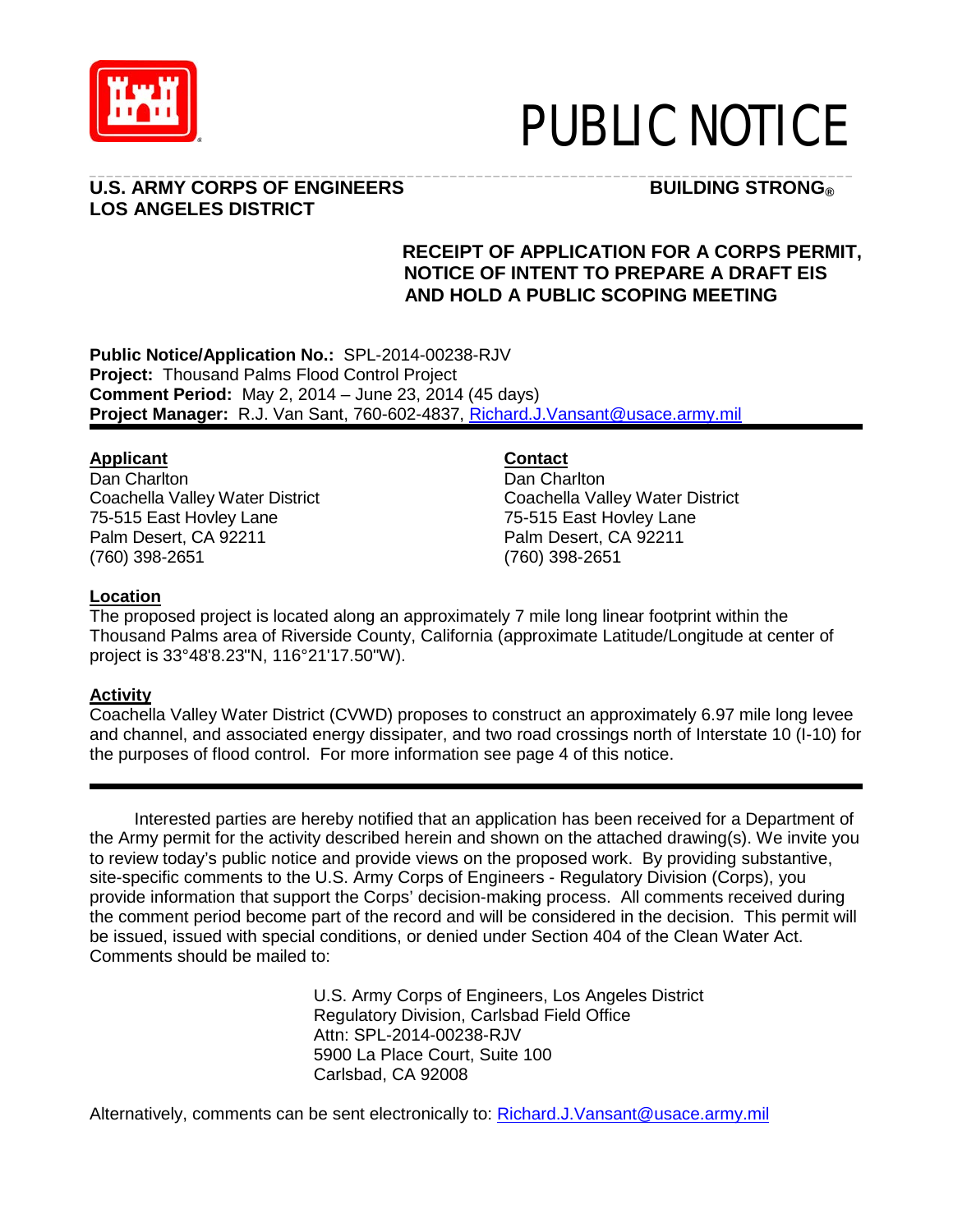The mission of the Corps Regulatory Program is to protect the Nation's aquatic resources, while allowing reasonable development through fair, flexible and balanced permit decisions. The Corps evaluates permit applications for essentially all construction activities that occur in the Nation's waters, including wetlands. The Regulatory Program in the Los Angeles District is executed to protect aquatic resources by developing and implementing short- and long-term initiatives to improve regulatory products, processes, program transparency, and customer feedback considering current staffing levels and historical funding trends.

Corps permits are necessary for any work, including construction and dredging, in the Nation's navigable water and their tributary waters. The Corps balances the reasonably foreseeable benefits and detriments of proposed projects, and makes permit decisions that recognize the essential values of the Nation's aquatic ecosystems to the general public, as well as the property rights of private citizens who want to use their land. The Corps strives to make its permit decisions in a timely manner that minimizes impacts to the regulated public.

During the permit process, the Corps considers the views of other Federal, state and local agencies, interest groups, and the general public. The results of this careful public interest review are fair and equitable decisions that allow reasonable use of private property, infrastructure development, and growth of the economy, while offsetting the authorized impacts to the waters of the U.S. The permit review process serves to first avoid and then minimize adverse effects of projects on aquatic resources to the maximum practicable extent. Any remaining unavoidable adverse impacts to the aquatic environment are offset by compensatory mitigation requirements, which may include restoration, enhancement, establishment, and/or preservation of aquatic ecosystem system functions and services.

#### **Evaluation Factors**

The decision whether to issue a permit will be based on an evaluation of the probable impact including cumulative impacts of the proposed activity on the public interest. That decision will reflect the national concern for both protection and utilization of important resources. The benefit, which reasonably may be expected to accrue from the proposal must be balanced against its reasonably foreseeable detriments. All factors which may be relevant to the proposal will be considered including the cumulative effects thereof. Factors that will be considered include conservation, economics, aesthetics, general environmental concerns, wetlands, cultural values, fish and wildlife values, flood hazards, flood plain values, land use, navigation, shoreline erosion and accretion, recreation, water supply and conservation, water quality, energy needs, safety, food production and, in general, the needs and welfare of the people. In addition, if the proposal would discharge dredged or fill material, the evaluation of the activity will include application of the Environmental Protection Agency Guidelines (40 CFR Part 230) as required by Section 404 (b)(1) of the Clean Water Act.

The Corps is soliciting comments from the public; Federal, state, and local agencies and officials; Indian tribes; and other interested parties in order to consider and evaluate the impacts of this proposed activity. Any comments received will be considered by the Corps to determine whether to issue, modify, condition or deny a permit for this proposal. To make this decision, comments are used to assess impacts on endangered species, historic properties, water quality, general environmental effects, and the other public interest factors listed above. Comments are used in the preparation of an Environmental Assessment and/or an Environmental Impact Statement (EIS) pursuant to the National Environmental Policy Act (NEPA). Comments are also used to determine the need for a public hearing and to determine the overall public interest of the proposed activity.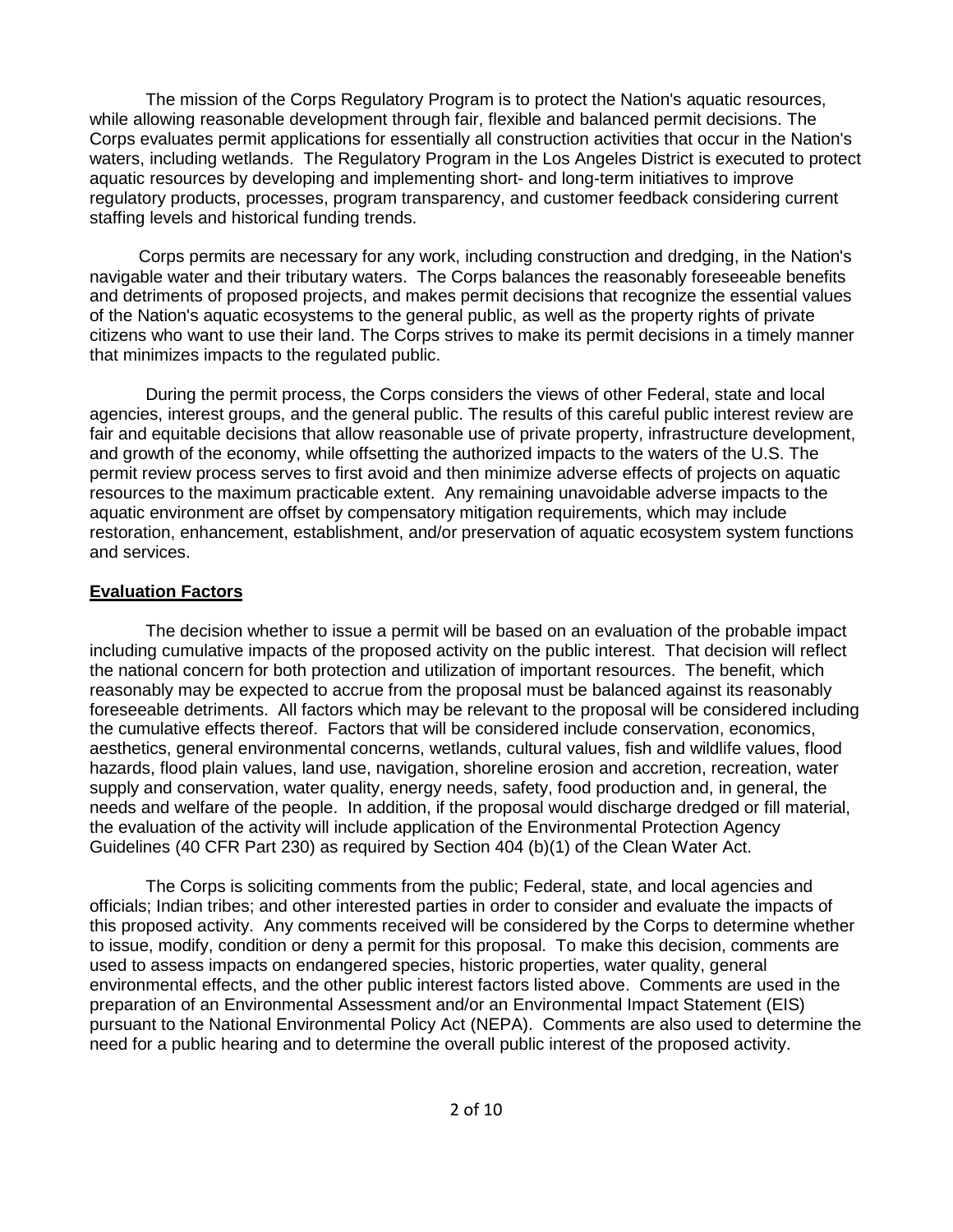#### **Preliminary Review of Selected Factors**

**EIS Determination** - A determination has been made that an EIS is required for the proposed activity, based on the Corps' independent determination that the proposed action could potentially result in significant impacts. It is expected that a Draft EIS will be prepared and published at the end of 2014.

**Water Quality** - The applicant is required to obtain water quality certification, under Section 401 of the Clean Water Act, from the California Regional Water Quality Control Board. Section 401 requires that any applicant for an individual Section 404 permit provide proof of water quality certification to the Corps prior to permit issuance. For any proposed activity on Tribal land that is subject to Section 404 jurisdiction, the applicant will be required to obtain water quality certification from the U.S. EPA.

**Coastal Zone Management** - This project is located outside the coastal zone and preliminary review indicates that it would not affect coastal zone resources. After a review of the comments received on this public notice and in consultation with the California Coastal Commission, the Corps will make a final determination of whether this project affects coastal zone resources.

**Essential Fish Habitat** - Preliminary determinations indicate the proposed activity would not adversely affect essential Fish Habitat. Therefore, formal consultation under Section 305(b)(2) of the Magnuson-Stevens Fishery Conservation and Management Act (MSA) is not required at this time.

**Cultural Resources** - Consultation with the State Historic Preservation Officer, pursuant to Section 106 of the National Historic Preservation Act of 1966, as amended, will occur for any anticipated effects of the proposed activity on cultural resources eligible for listing or listed on the National Register of Historic Places. The Corps will also coordinate and/or consult with the applicable Tribes that may be affected by or have interest in the proposed project.

**Endangered Species** - Preliminary determinations indicate that the proposed activities would affect federally listed endangered or threatened species, or their critical habitat. Federally listed species known or having high potential to occur onsite, based on previous survey results, include Casey's June beetle (*Dinocoma caseyi*), desert tortoise (*Gopherus agassizii)*, Coachella Valley fringetoed lizard (*Uma inornata),* Coachella Valley milk-vetch (*Astragalus lentiginosus* var. *coachellae*) and triple-ribbed milk-vetch (*Astragalus tricarinatus*). Additional on‐site surveys for federally listed species are being conducted at this time to provide current information. Therefore, formal consultation under Section 7 of the Endangered Species Act is expected.

**Public Meeting** - The Corps is holding a public scoping meeting to solicit input from the public about the proposed preparation of a Draft EIS. The meeting will be held on **May 6, 2014, beginning at 6:00 PM (PST)** at the following location:

> Thousand Palms Community Center 31-189 Roberts Road Thousand Palms, CA 92276

During the public scoping meeting, anyone wishing to make a statement will be allocated 2-4 minutes to provide information on the proposed project. We would like to encourage interest groups to designate an official spokesperson to present the group's views. We will allocate a larger amount of time to official representatives of such groups upon request. Groups wishing to designate an official representative must notify the Corps in writing (e-mail is preferred) prior to, but no later than,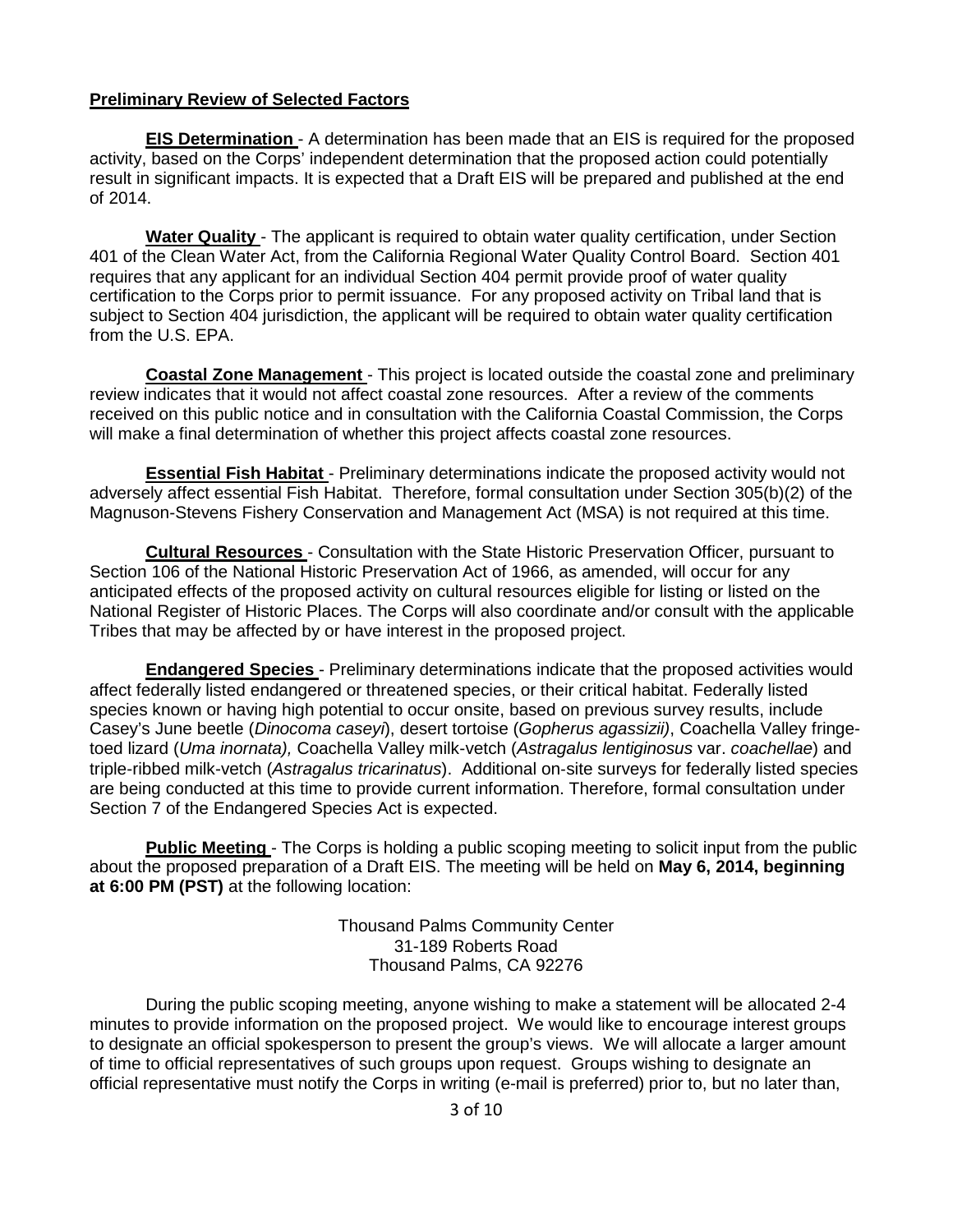**May 2, 2014**. The determination of this extended speaking time will be based on the number of responses received by the Corps. This rule will be strictly enforced at the discretion of the Corps' hearing officer. The meeting room has been reserved until **9:00 PM PST**, but the meeting will end sooner if public comments end prior to this time.

The public scoping meeting will provide one opportunity for the public to provide comments on the proposal that will be entered into the administrative record. In addition, the Corps will be receiving written comments into the record from anyone who wishes to provide them until **June 23, 2014** (i.e., the close of the comment period for this public notice).

The Corps also anticipates holding a public meeting to obtain input on the Draft EIS when it becomes available and is circulated to the public (expected at the end of 2014).

#### **Proposed Activity for Which a Permit is Required**

**Basic Project Purpose** - The basic project purpose comprises the fundamental, essential, or irreducible purpose of the proposed project, and is used by the Corps to determine whether the applicant's project is water dependent (i.e., requires access or proximity to or siting within the special aquatic site to fulfill its basic purpose). The basic project purpose is flood control. The project is not water dependent.

**Overall Project Purpose** - The overall project purpose serves as the basis for the Corps' 404(b)(1) alternatives analysis and is determined by further defining the basic project purpose in a manner that more specifically describes the applicant's goals for the project, and which allows a reasonable range of alternatives to be analyzed. The overall project purpose for the proposed project is to provide flood protection of the FEMA-designated Flood Hazard Area of Thousand Palms. The overall project purpose may be further refined during the 404(b)(1) alternatives analysis and NEPA process.

#### **Additional Project Information**

**Baseline Information** - The proposed project is located in the Thousand Palms area of the Coachella Valley, within the southeastern portion of Riverside County between the Indio Hills and Interstate 10. The unincorporated community of Thousand Palms, located south and west of the project footprint, is roughly 10 miles east of the City of Palm Springs and immediately north of the City of Palm Desert. The proposed project consists of a series of flood control improvements to minimize flooding hazards for developed areas in Thousand Palms and the vicinity. The project is also designed to support continued aeolian (wind-driven) transport of sand to the Coachella Valley Preserve, where it forms habitat for the federally listed as threatened Coachella Valley Fringe-Toed lizard (*Uma inornata*). The project area currently supports several vegetation communities, including: creosote bush scrub (933.2 acres), creosote hummocks (525.8 acres), active sand dune (37.5 acres), stabilized sand field (94.3 acres), cheesebush scrub (169.9 acres), Asian mustard stand (61.2 acres), abandoned agriculture (7.6 acres), and disturbed/developed (1,212.7 acres).

A previous Environmental Impact Statement/Environmental Impact Report (EIS/EIR) was published for this project, under the title "Whitewater River Basin Flood Control Project", with the Planning Division of the Corps functioning as the Federal lead agency under NEPA and the CVWD functioning as the state lead agency under CEQA. A Preferred Alternative was selected and approved, though the action was never implemented. A subsequent 2011 Supplemental Environmental Assessment/Mitigation Negative Declaration (SEA/MND) analysis was initiated to account for development which had occurred in the project area after the 2000 EIS/EIR and Preferred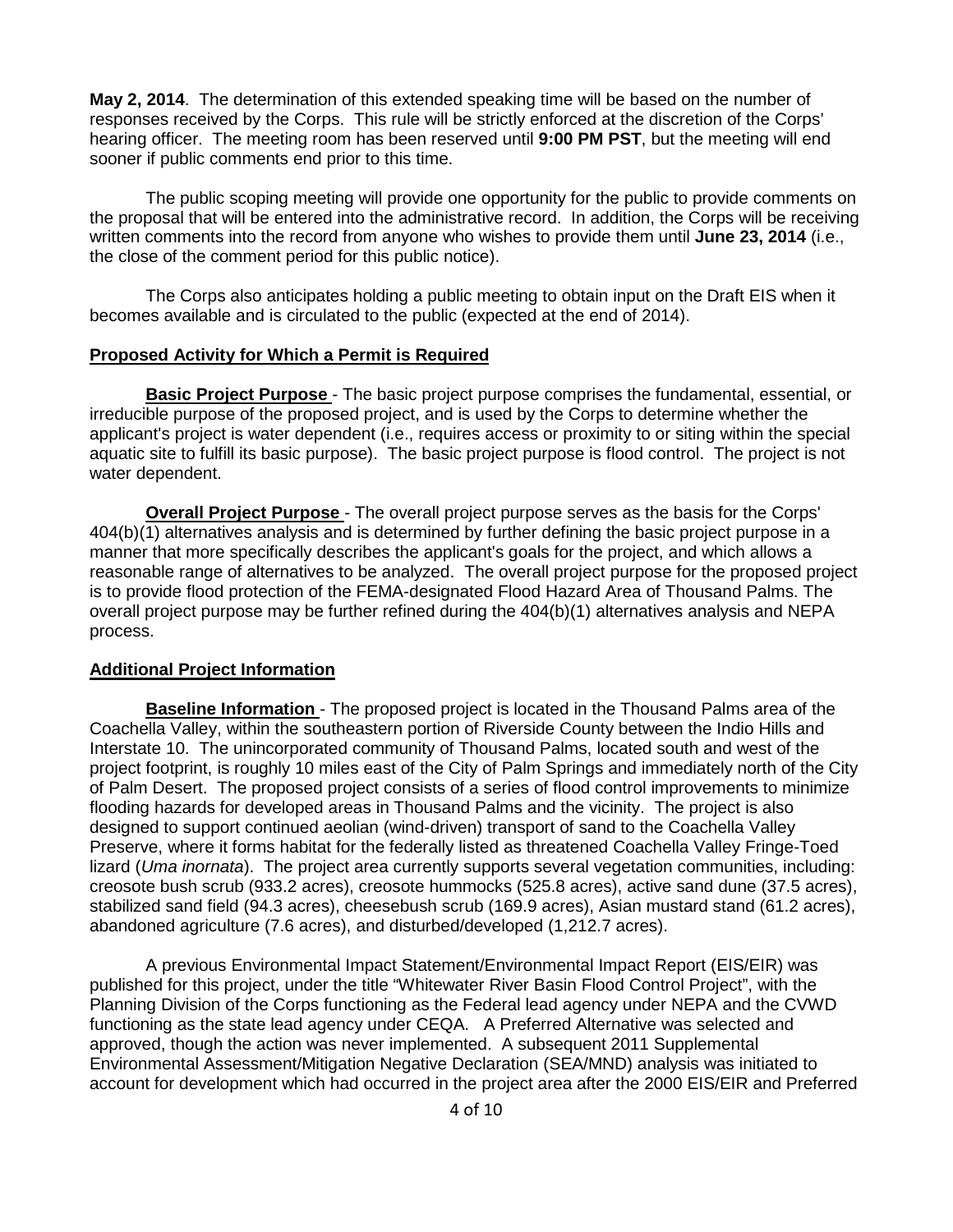Alternative approval, as well as other modifications and land use changes. Due to federal funding restrictions, the 2011 SEA/MND was never finalized and remained in the "Preliminary Draft" phase, considered an internal document. Therefore, the current EIS/EIR process is a stand-alone document and new analysis.

**Project Description** - CVWD proposes to construct a flood control project which is linear in nature, consists of four reaches, and is generally located on the northern and eastern margins of the community of Thousand Palms. Components of the project include levees, channels, and energy dissipating structures. The levees and channels would be comprised of soil cement, and the upslope sides of each levee would be armored with soil cement (see attached figures).

Reach 1 of the proposed project is comprised of a 12,667-foot-long (2.4 miles) levee (Levee 1) and an access road at Via Las Palmas. Levee 1 would have a height of approximately 11.5 feet on the upstream end, increasing to approximately 14 feet on the downstream end, in order to ensure capacity for flow volume and velocity associated with the 100-year storm event. Levee 1 would initiate within roughly 0.1 mile to the east of the intersection of Vista Chino (Avenue 28) and Rio del Sol, on the south side of Vista Chino, and then extend in an east-southeasterly direction. The levee would generally run parallel to the north of Southern California Edison's (SCE) existing utility corridor. Continuing in a southeasterly direction, Levee 1 would cross over Sierra del Sol and Desert Moon Drive. Water and sediment from the Indio Hills would flow naturally toward Reach 1 and be diverted to the 550-acre floodway in the wind corridor.

Reach 2 of the proposed project is comprised of a 1,747-foot-long (0.33 mile) levee (Levee 2) with a height of approximately 14 feet, similar to Levee 1. Downstream of the floodway that will extend below Reach 1, overland flow would be intercepted by Reach 2 and continue in a southeastern direction, along the western border of the Coachella Valley Preserve. Levee 2 is positioned in the midalluvial fan area just northeast of an existing electrical substation, to protect the substation and adjacent development. This levee is aligned in the direction of the prevailing wind to avoid interference with Aeolian transport in this area. Overland flow diverted by Levee 2 would continue southeast, towards Reach 3.

Reach 3 of the proposed project is comprised of a 6,498-foot-long (1.23 mile) levee (Levee 3), an access road, and a 5,314-foot-long (1.01 mile) incised channel (Reach 3 Channel). Levee 3 would have a height of approximately 14 feet at the upstream end, consistent with Levees 1 and 2, increasing to approximately 18 feet at the downstream end, in order to accommodate flow volume and velocity associated with the 100-year storm event. Levee 3 would initiate approximately 2,000 feet southwest of the downstream end of Levee 2, roughly 1,000 feet south of Ramon Road. Levee 3 would run parallel to the north of Cook Avenue, at which point it would transition to an incised channel design. The transition to a channel is intended to minimize land use conflicts which maintaining the project objectives of providing flood control while avoiding disruption to aeolian patterns. The Reach 3 Channel would divert flows from Levee 3 towards the Classic Club Golf Course. A portion of the Reach 3 Channel would traverse athletic facilities in the northeast portion of the Xavier High School property, then turn towards the south to follow the school's eastern border before turning to the east and terminating at the Classic Club Golf Course. The Reach 3 Channel would be supplemented with a five-foot-tall embankment on the west side, and lined with either concrete or soil cement. Existing stormwater drainage features through the Classic Club Golf Course are sufficient to provide transport of the flows through the golf course property. The proposed project would not directly alter the Classic Club Golf Course. A 15-foot wide access road would be installed adjacent to the north (east) of Levee 3 and the Reach 3 Channel for operation and maintenance purposes.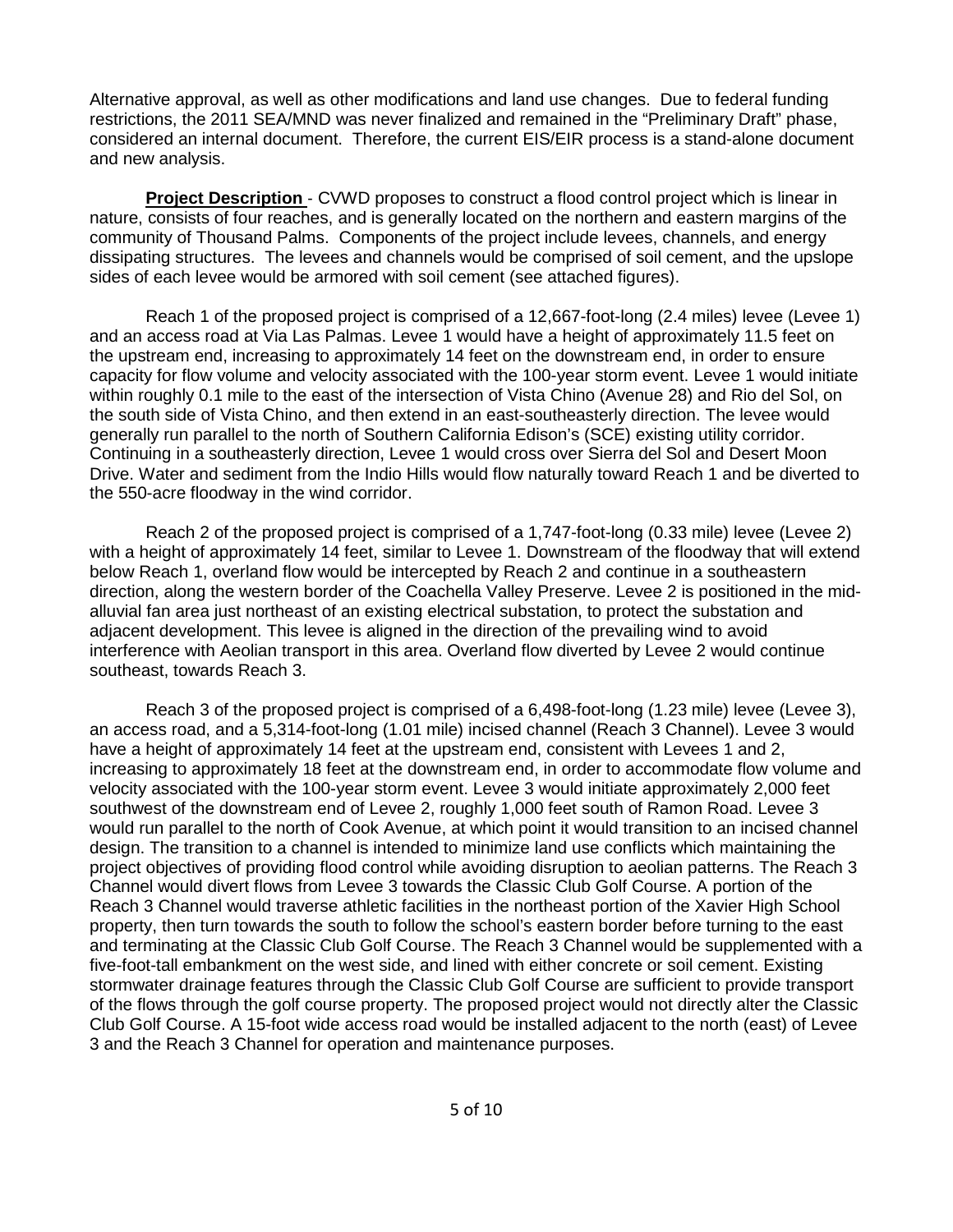Reach 4 of the proposed project is comprised of an approximately 10,560-foot-long (two-mile) incised channel (Reach 4 Channel). The Reach 4 Channel would divert stormwater flows from the southeast end of the Classic Club Golf Course and continue south then east, north of Avenue 38 (to be re-aligned) and Interstate 10, and adjacent to the south of Avenue 38, which will be realigned to the north of the project alignment, and would terminate at Washington Street in the community of Macomber Palms.

The project study area contains approximately 31.55 acres of non-wetland waters of the U.S. (dry, ephemeral wash) and the project would result in the direct impact to 1.58 acres (0.93 miles), the temporary impact to 8.71 acres (5.54 miles), and a hydrologic severance to 21.23 acres (15.08 miles) of non-wetland waters of the U.S. through construction of the flood walls, channels, energy dissipater, and access roads. The hydrologic severance impact would result from cutting off the dry washes south of the levees and channels from storm flows.

**Proposed Mitigation** - The proposed mitigation may change as a result of comments received in response to this public notice, the applicant's response to those comments, and/or the need for the project to comply with the 404(b)(1) Guidelines. In consideration of the above, the proposed mitigation sequence (avoidance/minimization/compensation), as applied to the proposed project is summarized below:

Avoidance and Minimization: Impacts to aeolian (wind-driven) transport of sand has been minimized through placement of the levees in the general direction of wind patterns and sand transport, as opposed to perpendicular, and the proposed on-going removal of sand against the levees and in the channels and placement back within the open space desert areas. Further avoidance and minimization measures may be incorporated into the project during the development of the NEPA document and 404(b)(1) alternatives analysis.

Compensation: Details of compensatory mitigation have not yet been determined.

# **Proposed Special Conditions**

Special Conditions have not yet been proposed for the project.

For additional information please contact R.J. Van Sant of my staff at 760-602-4837 or via email at Richard.J.Vansant@usace.army.mil. This public notice is issued by the Chief, Regulatory Division.



*Regulatory Program Goals:*

- To provide strong protection of the nation's aquatic environment, including wetlands.
- To ensure the Corps provides the regulated public with fair and reasonable decisions.
	- To enhance the efficiency of the Corps' administration of its regulatory program.

\_\_\_\_\_\_\_\_\_\_\_\_\_\_\_\_\_\_\_\_\_\_\_\_\_\_\_\_\_\_\_\_\_\_\_\_\_\_\_\_\_\_\_\_\_\_\_\_\_\_\_\_\_\_\_\_\_\_

**U.S. ARMY CORPS OF ENGINEERS** 5900 La Place Court, Suite 100 Carlsbad, CA 92008 [WWW.SPL.USACE.ARMY.MIL](http://www.spl.usace.army.mil/)

6 of 10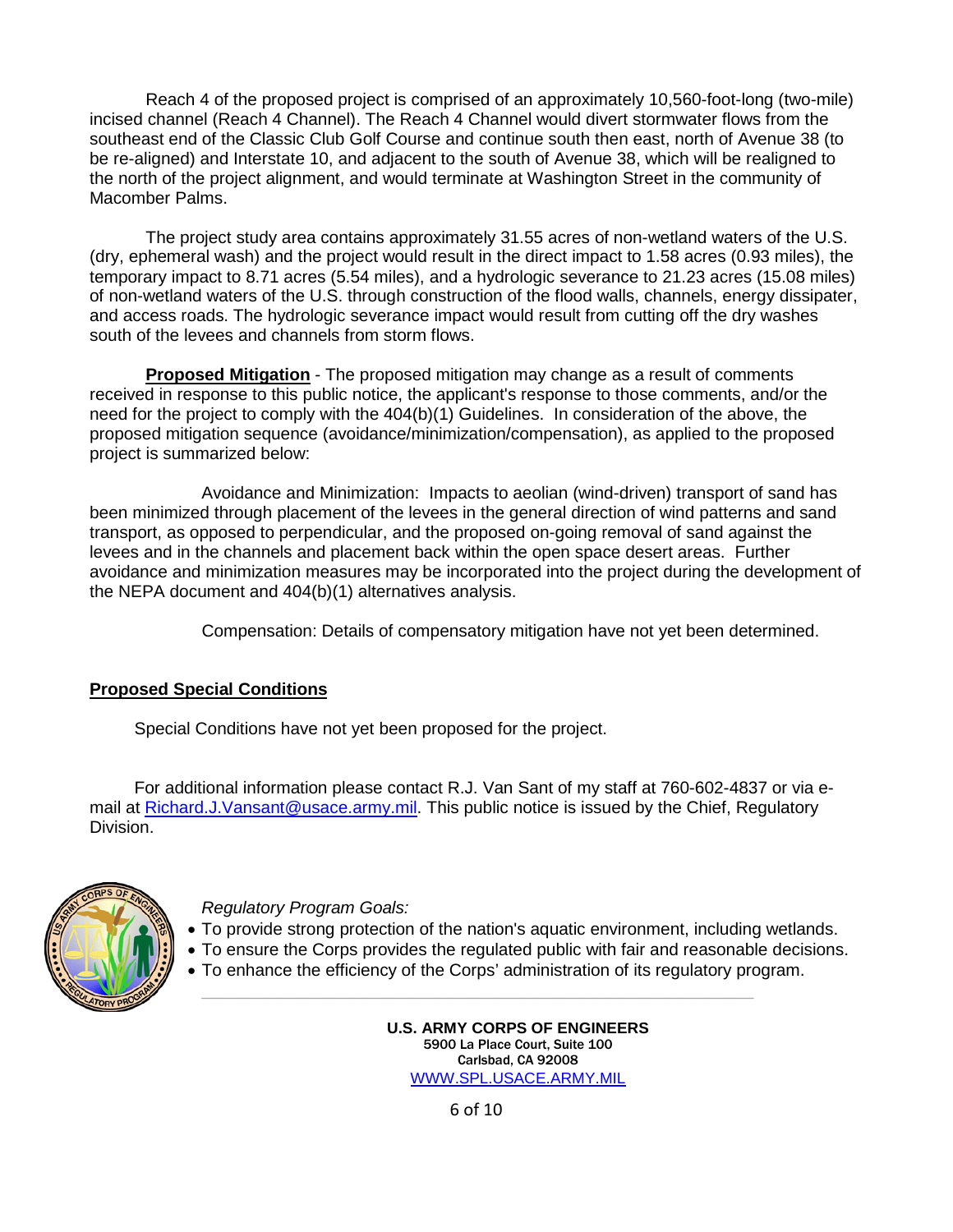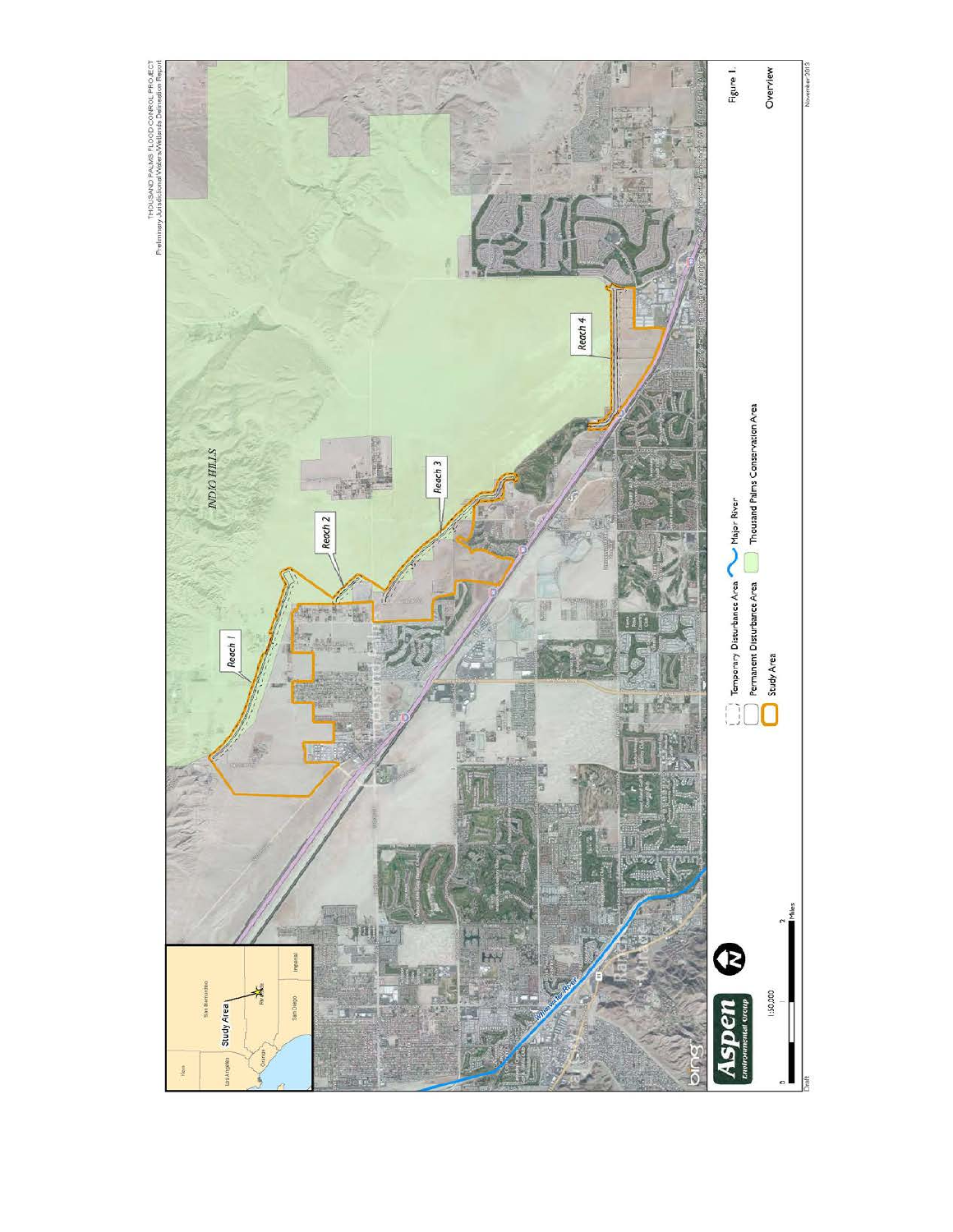

-<br>THOUSAND PALMS FLOOD CONROL PROJECT<br>Ley Jurisdictional Waters/Webards Delineation Report



8 of 10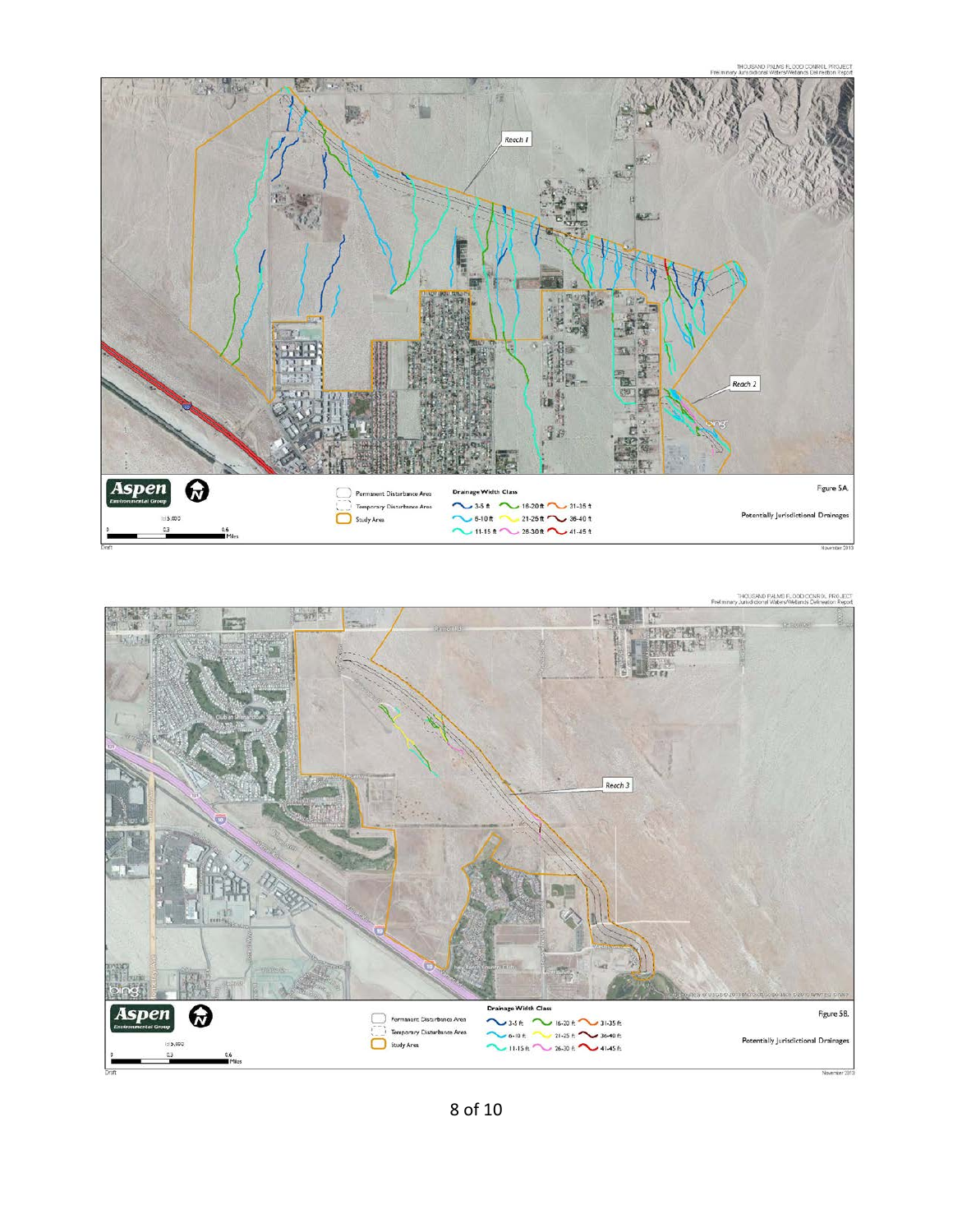

#### Sample plan-view, profile, and cross section of levee